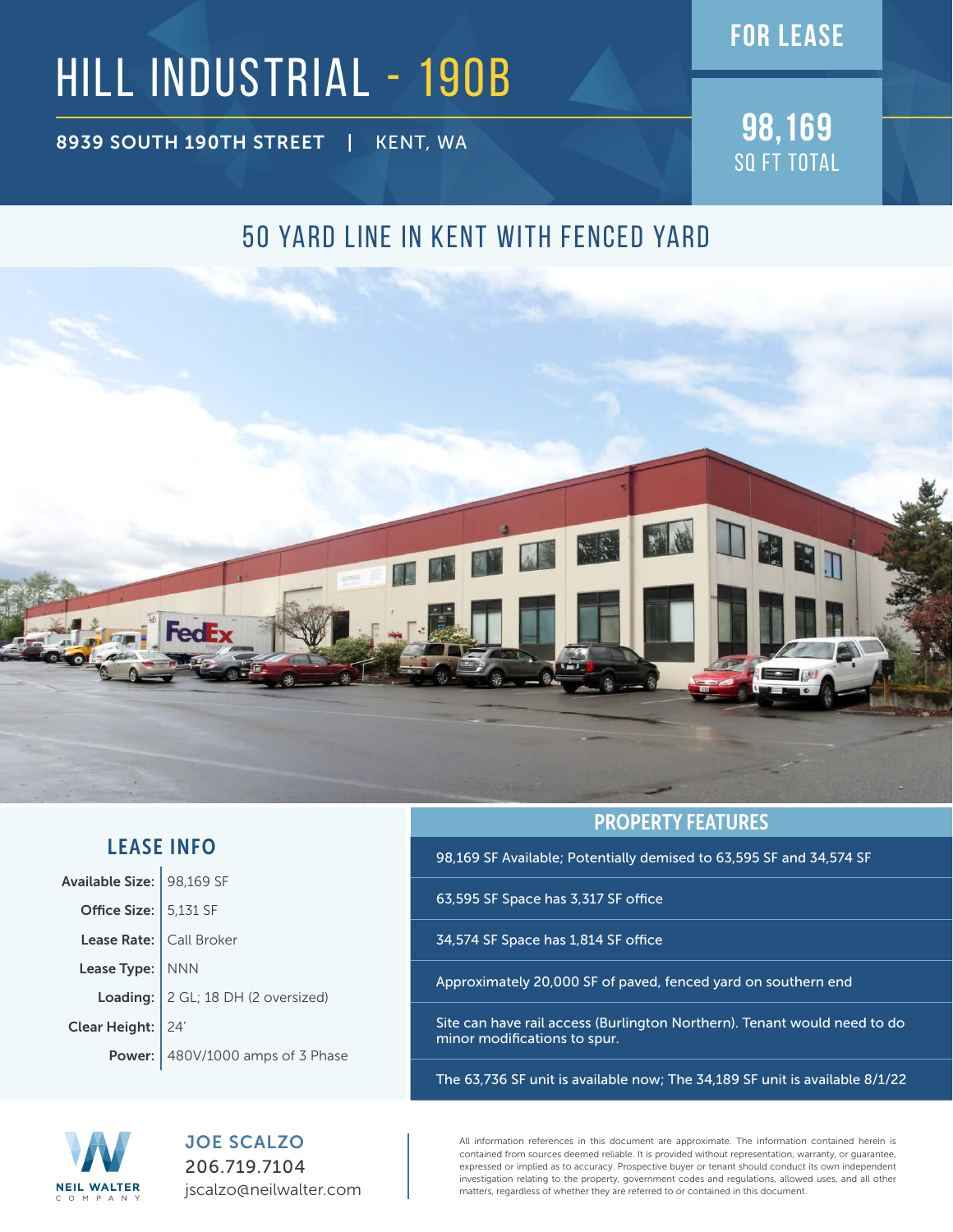### HILL INDUSTRIAL - 190B

8939 SOUTH 190TH STREET | KENT, WA **NEIL WALTER**





550 S Michigan St Seattle, WA 98108 206.787.1800 www.neilwalter.com

JOE SCALZO 206.719.7104 jscalzo@neilwalter.com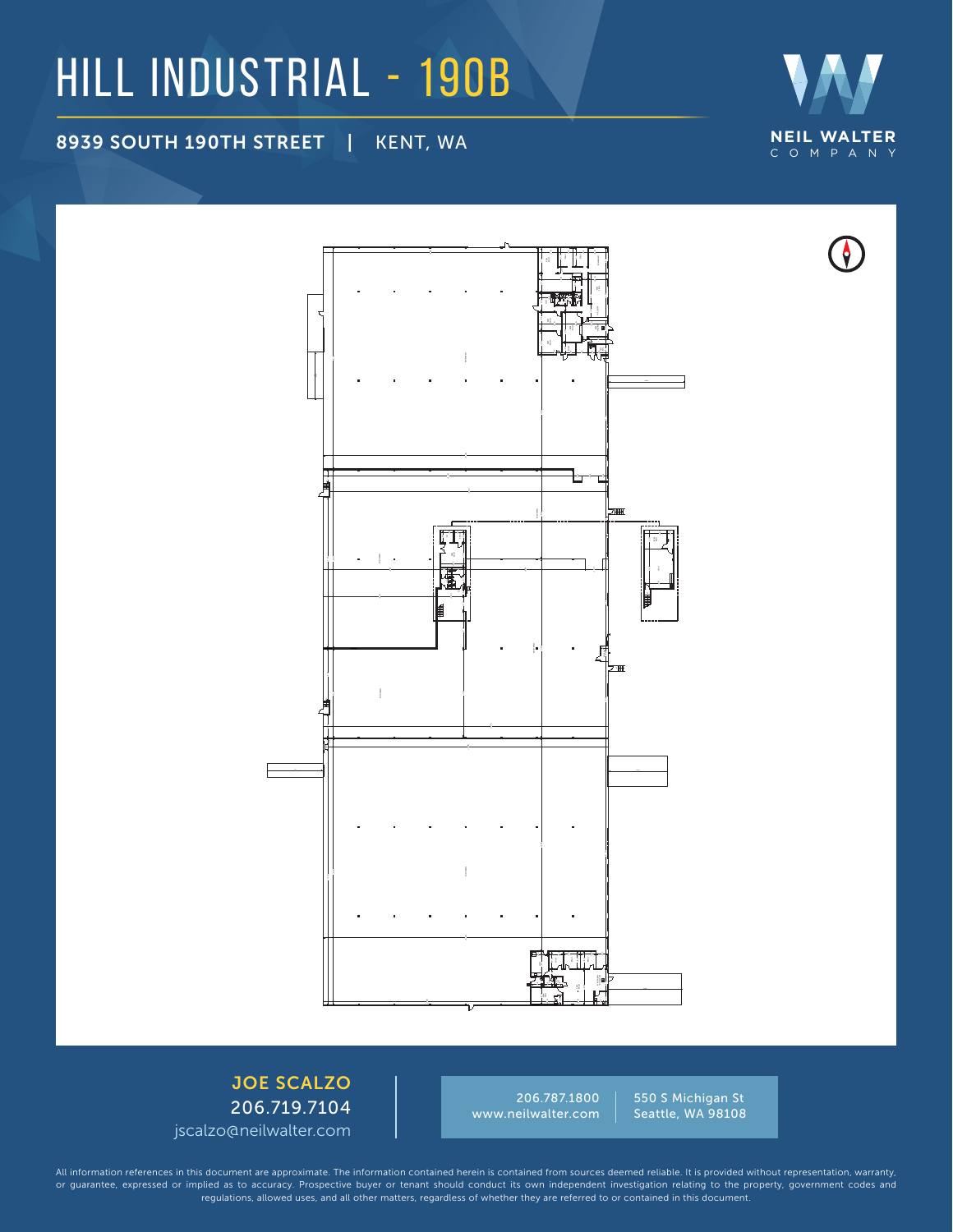## HILL INDUSTRIAL - 190B

8939 SOUTH 190TH STREET | KENT, WA





206.787.1800 www.neilwalter.com

550 S Michigan St Seattle, WA 98108

JOE SCALZO 206.719.7104 jscalzo@neilwalter.com